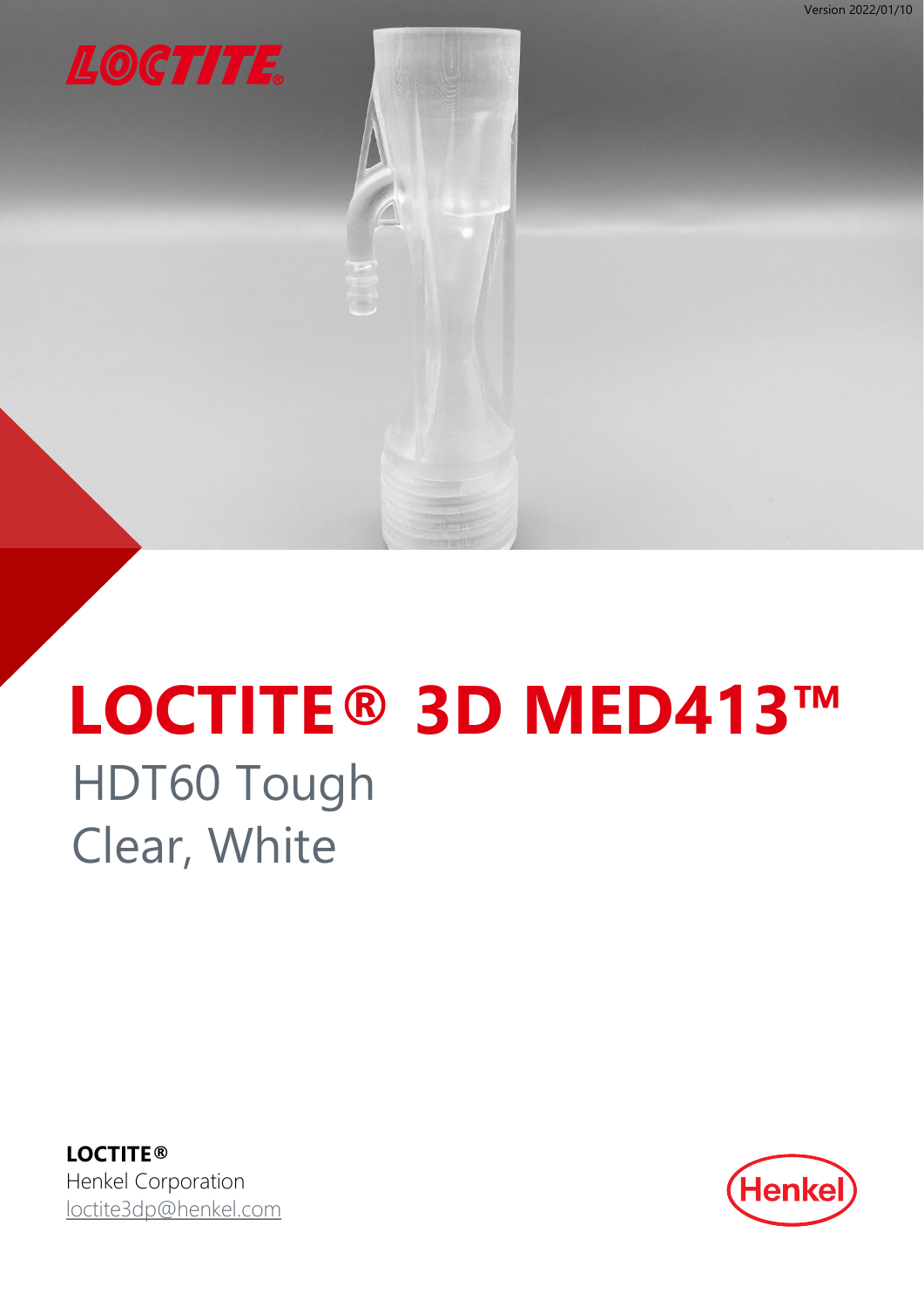

# **LOCTITE 3D MED413<sup>™</sup> and <b>Benefits:**  $\left(\frac{1}{2}\right)$  Benefits:

LOCTITE 3D MED413 a high-performance, high modulus material with excellent flexural and tensile physical properties. Stiffness combined with toughness make this material ideal for use in a wide variety of impact resistant medical device applications.

LOCTITE 3D MED413 is capable of meeting ISO 10993-5 & -10 standards for biocompatibility when processed using a validated workflow. Certificates of Compliance are available upon request.

LOCTITE 3D MED413 is compatible with a broad range of DLP machines.





*\*Values shown are linked to LOCTITE MED413 CLEAR as reference, please refer to the specific mechanical properties for each of the colors shown in this document*

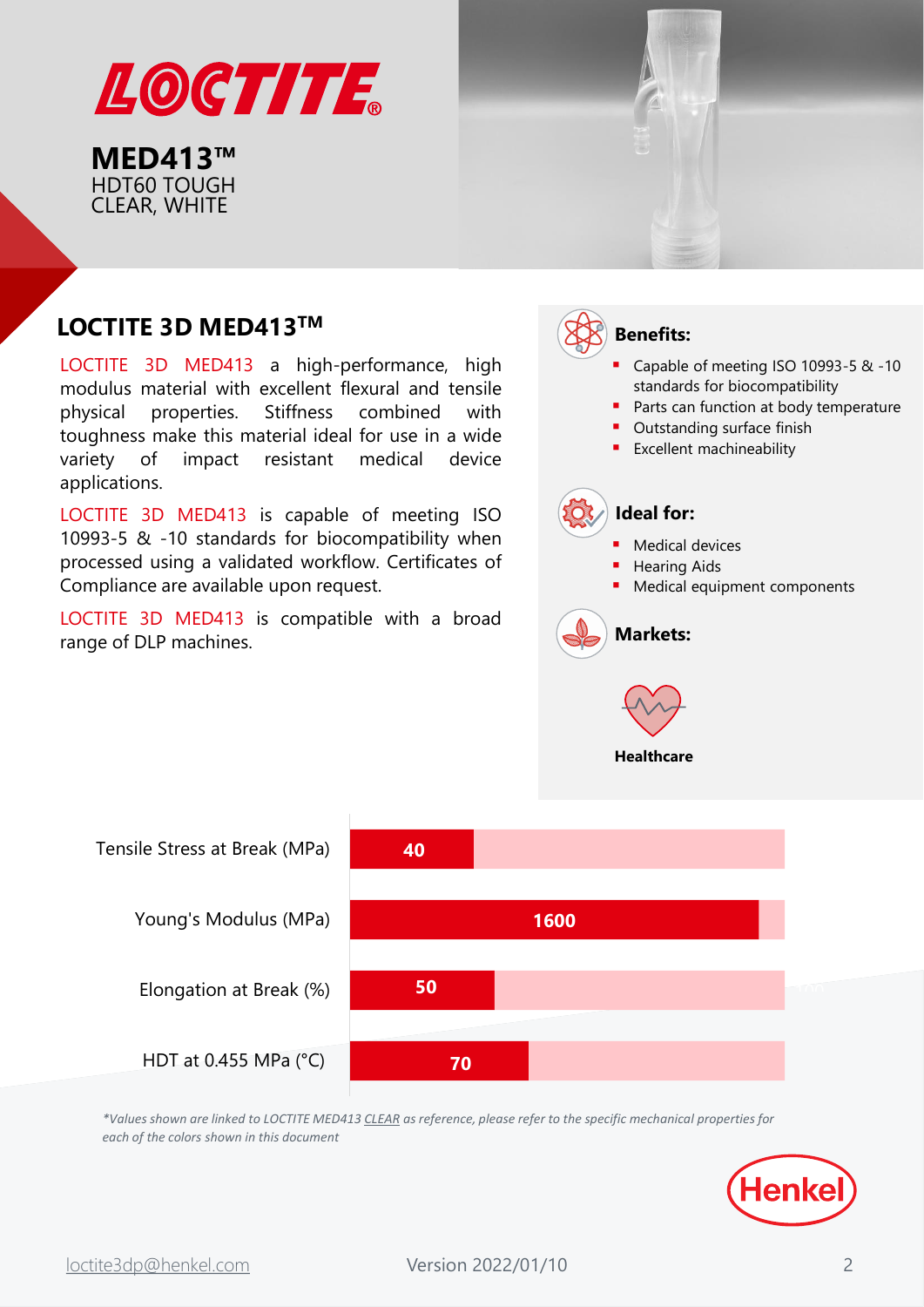



# **MECHANICAL PROPERTIES**

| <b>Mechanical Properties</b>    | <b>Measure</b>    | <b>Method</b>     | <b>Green</b>                 | <b>Post Processed</b>        |
|---------------------------------|-------------------|-------------------|------------------------------|------------------------------|
| <b>Tensile Stress at Break</b>  | MPa               | ASTM D638         | $32 \pm 4$ [1]               | 44 ± 4 [4]                   |
| <b>Tensile Stress at Yield</b>  | MPa               | ASTM D638         | $36 \pm 4$ [1]               | 46 ± 3 $^{[4]}$              |
| Young's Modulus                 | MPa               | ASTM D638         | $1459 \pm 91$ [1]            | $1673 \pm 77$ [4]            |
| Elongation at Break             | %                 | ASTM D638         | $65 \pm 11^{[1]}$            | 51 ± 8 $[4]$                 |
| <b>Flexural Modulus</b>         | MPa               | ASTM D790         | $\overline{\phantom{a}}$     | $1598 \pm 27$ <sup>[5]</sup> |
| <b>Flexural Strain at Break</b> | %                 | ASTM D790         | $\overline{\phantom{a}}$     | $>5^{[5]}$                   |
| IZOD Impact (Notched)           | J/m               | ASTM D256         | $\qquad \qquad \blacksquare$ | 59 ± 5 $^{[8]}$              |
| HDT at 0.455 MPa                | $^{\circ}$ C      | ASTM D648         | $\overline{\phantom{0}}$     | $68 \pm 1^{[9]}$             |
| HDT at 1.82 MPa                 | $^{\circ}C$       | ASTM D648         |                              | $54 \pm 1^{[9]}$             |
| Shore Hardness (0s, 5s)         | D                 | ASTM D2240        | $\overline{\phantom{a}}$     | 79, 76 [10]                  |
| Water Absorption (24 hr)        | %                 | ASTM D570         | $\overline{\phantom{a}}$     | $2.7 \pm 0.1$ [11]           |
| <b>Other Properties</b>         |                   |                   |                              |                              |
| Solid Density                   | q/cm <sup>3</sup> | <b>ASTM D1475</b> | $1.2$ [2]                    | $1.2$ [2]                    |
| <b>Biocompatibility</b>         |                   |                   |                              |                              |
| Cytotoxicity                    |                   | ISO 10993-5       | $\overline{\phantom{a}}$     | Comply <sup>[6]</sup>        |
| Sensitization                   |                   | ISO 10993-10      | $\overline{\phantom{a}}$     | Comply <sup>[7]</sup>        |
| Irritation                      |                   | ISO 10993-23*     | $\overline{\phantom{a}}$     | Comply <sup>[12]</sup>       |

| <b>Liquid Properties</b> | <b>Measure</b>    | <b>Method</b> | <b>Value</b>    |
|--------------------------|-------------------|---------------|-----------------|
| Viscosity                | сP                | ASTM D7867    | $500 - 600$ [3] |
| Liquid Density           | q/cm <sup>3</sup> | ASTM D1475    | 1 1 $[2]$       |

\*All the properties above are specific to a validated workflow using an Origin One printer and Dymax 5000-EC post-cure unit. Deviations from this workflow may<br>lead to deviations in the properties. All specimen are printed

\*The biological assessment has been performed based on the in vitro method according to ISO10993-23

**Internal Data Sources:**<br>[1] FOR25854/FOR27583/FOR36108, [2] FOR36096, [3] FOR34279, [4] FOR27584/FOR30160/FOR36105, [5] FOR36104, [6] FOR19950, [7] FOR21402, [8] FOR36117, [9] FOR36121, [10] FOR36122, [11] FOR36128, [12]FOR52784(in vitro)

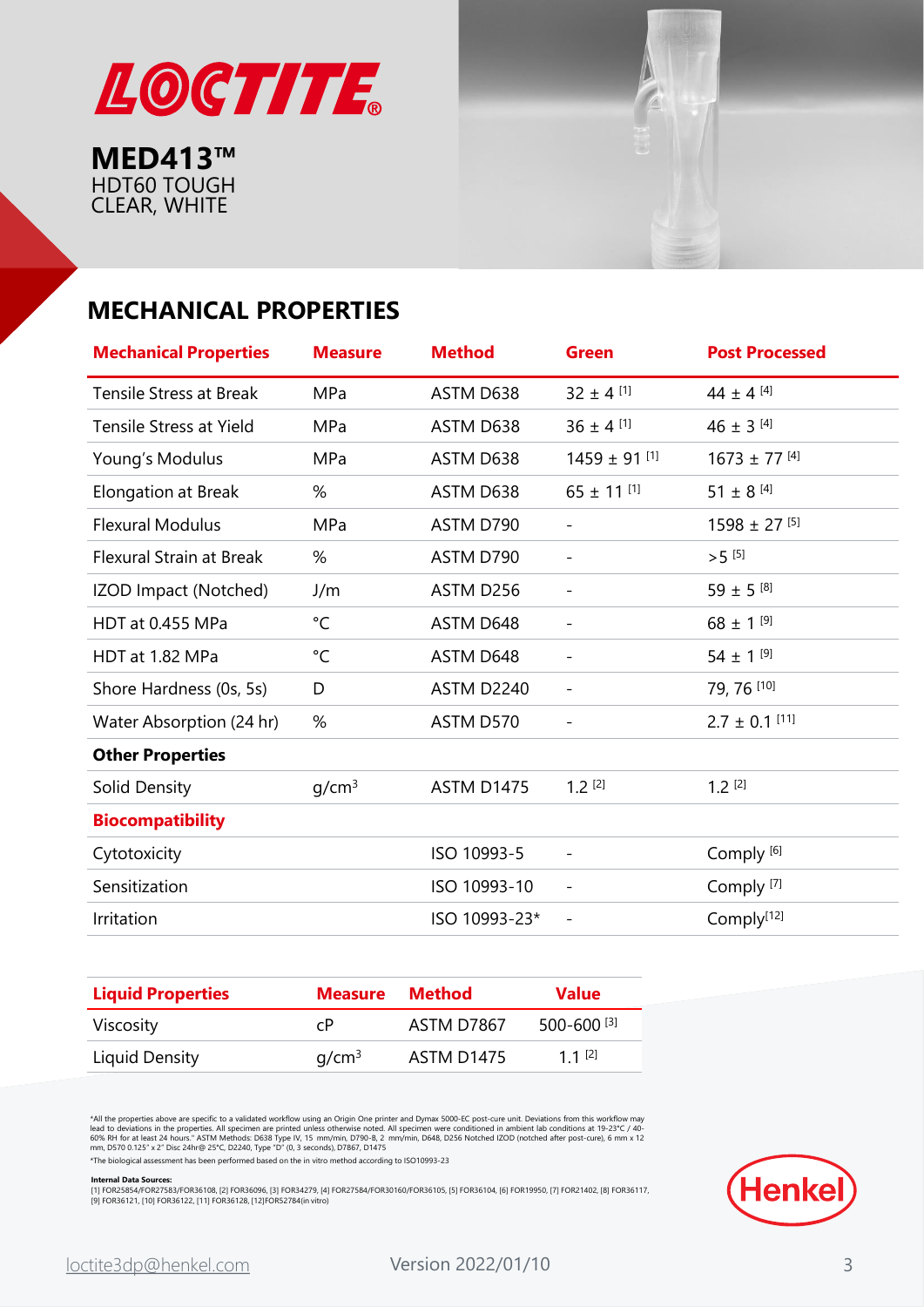

**MED413™** HDT60 TOUGH CLEAR



# **WORKFLOW**

Validated workflows need to be followed to achieve properties as provided in the TDS. Examples of validated workflow steps are listed below. Users should defer to the most current workflow information for best results which can be found at <https://www.loctiteam.com/printer-validation-settings>

#### **PRINTER SETTINGS**

LOCTITE 3D MED413 Clear is formulated to print optimally on any DLP machine. Read the safety data sheet carefully to get details about health and safety instructions. Recommended print parameters:

- **•** Shake resin bottle well before usage
- Temperature: 20°C to 25°C
- **·** Intensity:  $4 \text{ mW/cm}^2$  to 8 mW/cm<sup>2</sup>

#### **Exposure time for an intensity of 5 mW/cm²**

| Layer Thickness (µm): | 100 | Ec (mJ/cm <sup>2</sup> )   | 10.31 |
|-----------------------|-----|----------------------------|-------|
| First layer time (s)  | 15  | $Dp$ (mm):                 |       |
| Burn in region (s):   |     | Model Layer Cure Time (s): |       |

#### **POST PROCESSING**

LOCTITE 3D MED413 Clear requires post processing to achieve specified properties. Prior to post curing, support structures should be removed from the printed part, and the part should then be washed. Use compressed air to remove residual solvent from the surface of the material between intervals.

| <b>Post Process</b><br><b>Step</b> | <b>Agent</b> | <b>Method</b>     | <b>Duration</b>  | <b>Intervals</b> | <b>Additional Info</b>                                                       |
|------------------------------------|--------------|-------------------|------------------|------------------|------------------------------------------------------------------------------|
| Cleaning                           | IPA          | Ultra sonic bath  | 2 min            |                  | Allow parts to dry between<br>intervals and use fresh IPA<br>for second wash |
| Dry                                | n.a.         | Compressed air    | 10 to 60 s       | $\frac{1}{2}$    | Air pressure (30 psi)                                                        |
| Wait                               | n.a.         | Ambient condition | $60 \text{ min}$ |                  | Room temperature                                                             |

#### **POST CURING**

LOCTITE 3D MED413 Clear requires post curing to achieve specified properties. It is recommended that either an LED or wide spectrum lamp be used to post cure parts.

| <b>UC Curing</b><br><b>Unit</b>  | <b>UV Source</b>                        | <b>Intensity</b>                    | Cure time/<br>side | <b>Additional Settings</b><br>(Shelf, Output<br>Energy) |
|----------------------------------|-----------------------------------------|-------------------------------------|--------------------|---------------------------------------------------------|
| Dymax 5000<br><b>EC Flood</b>    | Mercury Arc<br>Bulb (broad<br>spectrum) | 150 mW/cm <sup>2</sup><br>at 380 nm | 4 min              | Shelf K                                                 |
| Loctite<br><b>UVALOC</b><br>1000 | Mercury Arc<br>Bulb (broad<br>spectrum) | 30 $mW/cm2$<br>at 365 nm            | 5 min              | 500 W, 3rd shelf from<br>bottom                         |
| Loctite CL36                     | 405nm LED                               | 80 mW/cm <sup>2</sup><br>at 405 nm  | 30 min             | 100% top & side                                         |

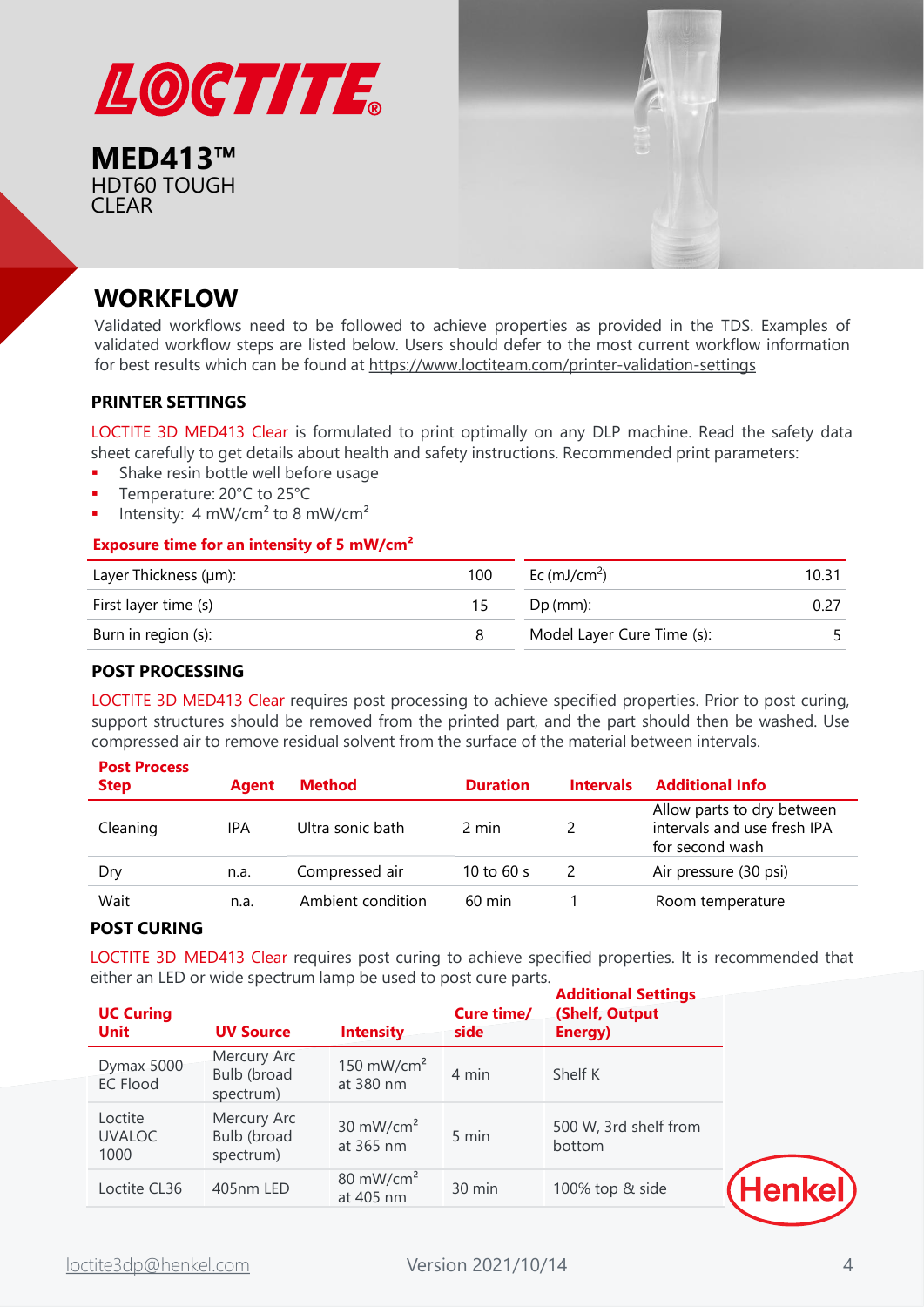



# **MECHANICAL PROPERTIES**

| <b>Mechanical Properties</b>    | <b>Measure</b>    | <b>Method</b>     | <b>Green</b>             | <b>Post Processed</b>         |
|---------------------------------|-------------------|-------------------|--------------------------|-------------------------------|
| <b>Tensile Stress at Break</b>  | MPa               | ASTM D638         | $34 \pm 2$ [1]           | 43 ± 1 $[4]$                  |
| Tensile Stress at Yield         | MPa               | ASTM D638         | $39 \pm 2$ [1]           | 46 ± 1 $[4]$                  |
| Young's Modulus                 | MPa               | ASTM D638         | $1671 \pm 160$ [1]       | $1817 \pm 122$ [4]            |
| Elongation at Break             | %                 | ASTM D638         | $68 \pm 9$ [1]           | $52 \pm 5$ [4]                |
| <b>Flexural Modulus</b>         | MPa               | ASTM D790         | $\overline{\phantom{a}}$ | $1437 \pm 295$ <sup>[5]</sup> |
| <b>Flexural Strain at Break</b> | %                 | ASTM D790         | $\overline{\phantom{0}}$ | $>$ 5 $[5]$                   |
| IZOD Impact (Notched)           | J/m               | ASTM D256         | $\overline{\phantom{a}}$ | 53 ± 8 $^{[8]}$               |
| HDT at 0.455 MPa                | $^{\circ}$ C      | ASTM D648         | $\overline{\phantom{a}}$ | 68 ± $0^{9}$                  |
| HDT at 1.82 MPa                 | $^{\circ}$ C      | ASTM D648         | $\qquad \qquad -$        | 54 ± $0^{9}$                  |
| Shore Hardness (0s, 5s)         | D                 | ASTM D2240        | $\qquad \qquad -$        | 79, 72 [10]                   |
| Water Absorption (24 hr)        | %                 | ASTM D570         | $\overline{\phantom{a}}$ | $1.62 \pm 1$ [11]             |
| <b>Other Properties</b>         |                   |                   |                          |                               |
| Solid Density                   | g/cm <sup>3</sup> | <b>ASTM D1475</b> | $1.2$ [2]                | $1.0^{[2]}$                   |
| <b>Biocompatibility</b>         |                   |                   |                          |                               |
| Cytotoxicity                    |                   | ISO 10993-5       | $\qquad \qquad -$        | Comply <sup>[6]</sup>         |
| Sensitization                   |                   | ISO 10993-10      | $\qquad \qquad -$        | Comply <sup>[7]</sup>         |
| Irritation                      |                   | ISO 10993-23      | $\qquad \qquad -$        | Comply <sup>[12]</sup>        |

| <b>Liquid Properties</b> | <b>Measure</b>    | Method     | <b>Value</b>               |
|--------------------------|-------------------|------------|----------------------------|
| Viscosity                | сP                | ASTM D7867 | $525 - 625$ <sup>[3]</sup> |
| Liquid Density           | q/cm <sup>3</sup> | ASTM D1475 | $11^{2}$                   |

\*All the properties above are specific to a validated workflow using an Origin One printer and Dymax 5000-EC post-cure unit. Deviations from this workflow may lead to deviations<br>In the properties. All specimen are printed

\*The biological assessment has been performed based on the in vitro method according to ISO10993-23

#### **Internal Data Sources:**

[1] FOR27567/FOR38326, [2] FOR38325, [3] FOR30596, [4] FOR28603/FOR38327, [5] FOR27825/38324, [6] FOR38849, [7] FOR21402, [8] FOR38323/FOR25330, [9] FOR38322, [10] FOR38321, [11] FOR38320, [12]52784 (in vitro)

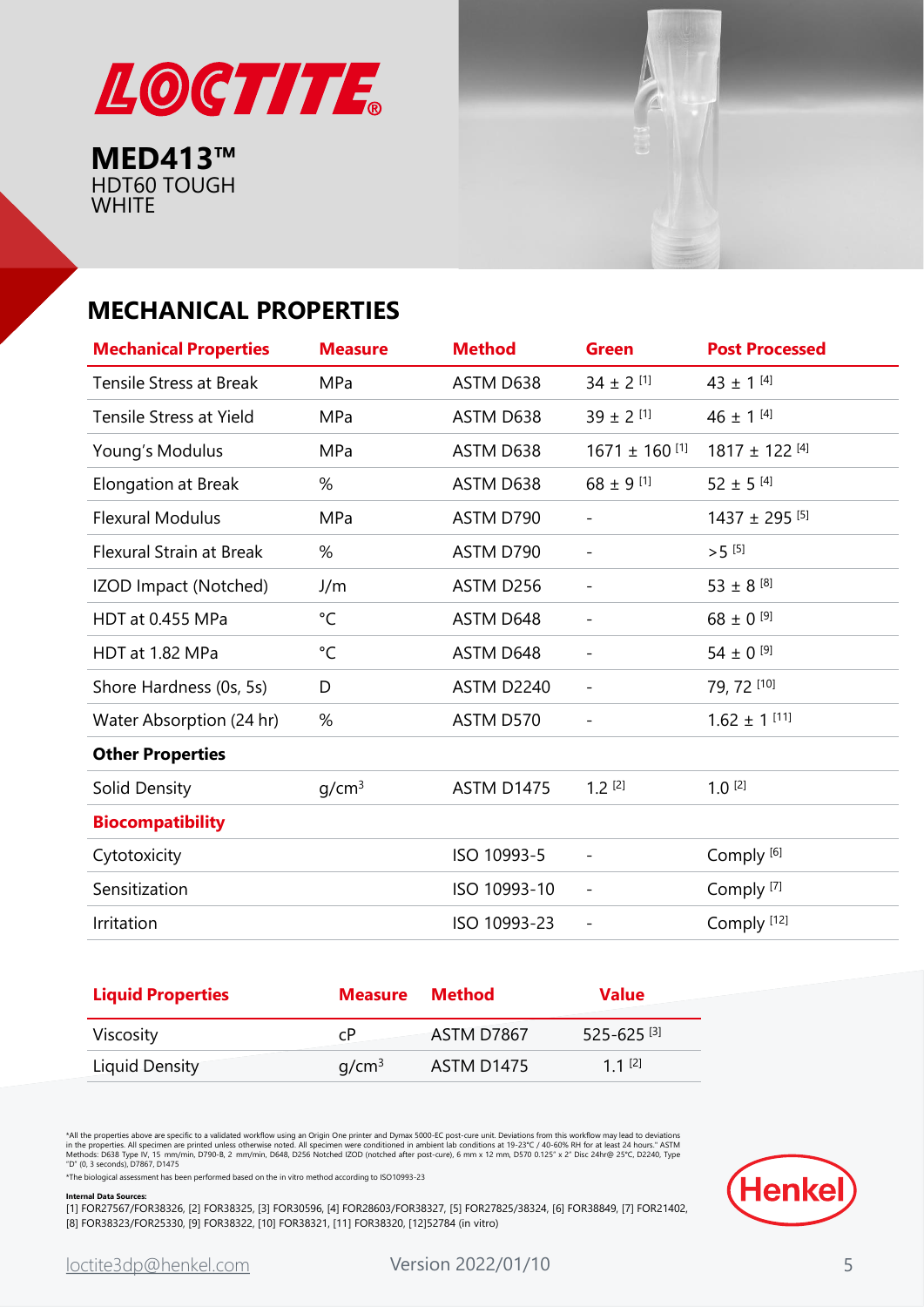



#### **WORKFLOW**

Validated workflows need to be followed to achieve properties as provided in the TDS. Examples of validated workflow steps are listed below. Users should defer to the most current workflow information for best results which can be found at <https://www.loctiteam.com/printer-validation-settings>

#### **PRINTER SETTINGS**

LOCTITE 3D MED413 White is formulated to print optimally on any DLP machine. Read the safety data sheet carefully to get details about health and safety instructions. Recommended print parameters:

- **EXEC** Shake resin bottle well before usage
- Temperature: 20°C to 25°C
- Intensity:  $4 \text{ mW/cm}^2$  to 8 mW/cm<sup>2</sup>

#### **Exposure time for an intensity of 5 mW/cm²**

| Layer Thickness (µm):      | 100 | Ec $(mJ/cm2)$       | 6.28 |
|----------------------------|-----|---------------------|------|
| First layer time (s)       | 10  | $Dp$ (mm):          | 0.14 |
| Model Layer Cure Time (s): | h   | Burn in region (s): |      |

#### **POST PROCESSING**

LOCTITE 3D MED413 White requires post processing to achieve specified properties. Prior to post curing, support structures should be removed from the printed part, and the part should then be washed. Use compressed air to remove residual solvent from the surface of the material between intervals.

| <b>Post Process</b><br><b>Step</b> | <b>Agent</b> | Method            | <b>Duration</b>  | <b>Intervals</b> | <b>Additional Info</b>                                                       |
|------------------------------------|--------------|-------------------|------------------|------------------|------------------------------------------------------------------------------|
| Cleaning                           | IPA          | Ultra sonic bath  | 2 min            |                  | Allow parts to dry between<br>intervals and use fresh IPA<br>for second wash |
| Dry                                | n.a.         | Compressed air    | 10 to 60 $s$     | $\mathcal{L}$    | Air pressure (30 psi)                                                        |
| Wait                               | n.a.         | Ambient condition | $60 \text{ min}$ |                  | Room temperature                                                             |

#### **POST CURING**

LOCTITE 3D MED413 White requires post curing to achieve specified properties. It is recommended that either an LED or wide spectrum lamp be used to post cure parts.

| <b>UC Curing</b><br><b>Unit</b> | <b>UV Source</b>                     | <b>Intensity</b>                    | <b>Cure</b><br>time/<br>side | <b>Additional</b><br><b>Settings (Shelf,</b><br><b>Output Energy)</b> |
|---------------------------------|--------------------------------------|-------------------------------------|------------------------------|-----------------------------------------------------------------------|
| Dymax 5000<br><b>EC Flood</b>   | Mercury Arc Bulb<br>(broad spectrum) | 150 mW/cm <sup>2</sup> at<br>380 nm | 4 min                        | Shelf K                                                               |
| Loctite                         | Mercury Arc Bulb                     | 30 mW/cm <sup>2</sup> at            | 2 min                        | 500 W, 3rd shelf                                                      |
| UVALOC 1000                     | (broad spectrum)                     | 365 nm                              |                              | from top                                                              |
| Uvitron                         | Mercury Arc Bulb                     | 130 mW/cm <sup>2</sup> at           | 2 min                        | 66% power, 3rd                                                        |
| Intelliray 600                  | (broad spectrum)                     | 380 nm                              |                              | shelf from top                                                        |

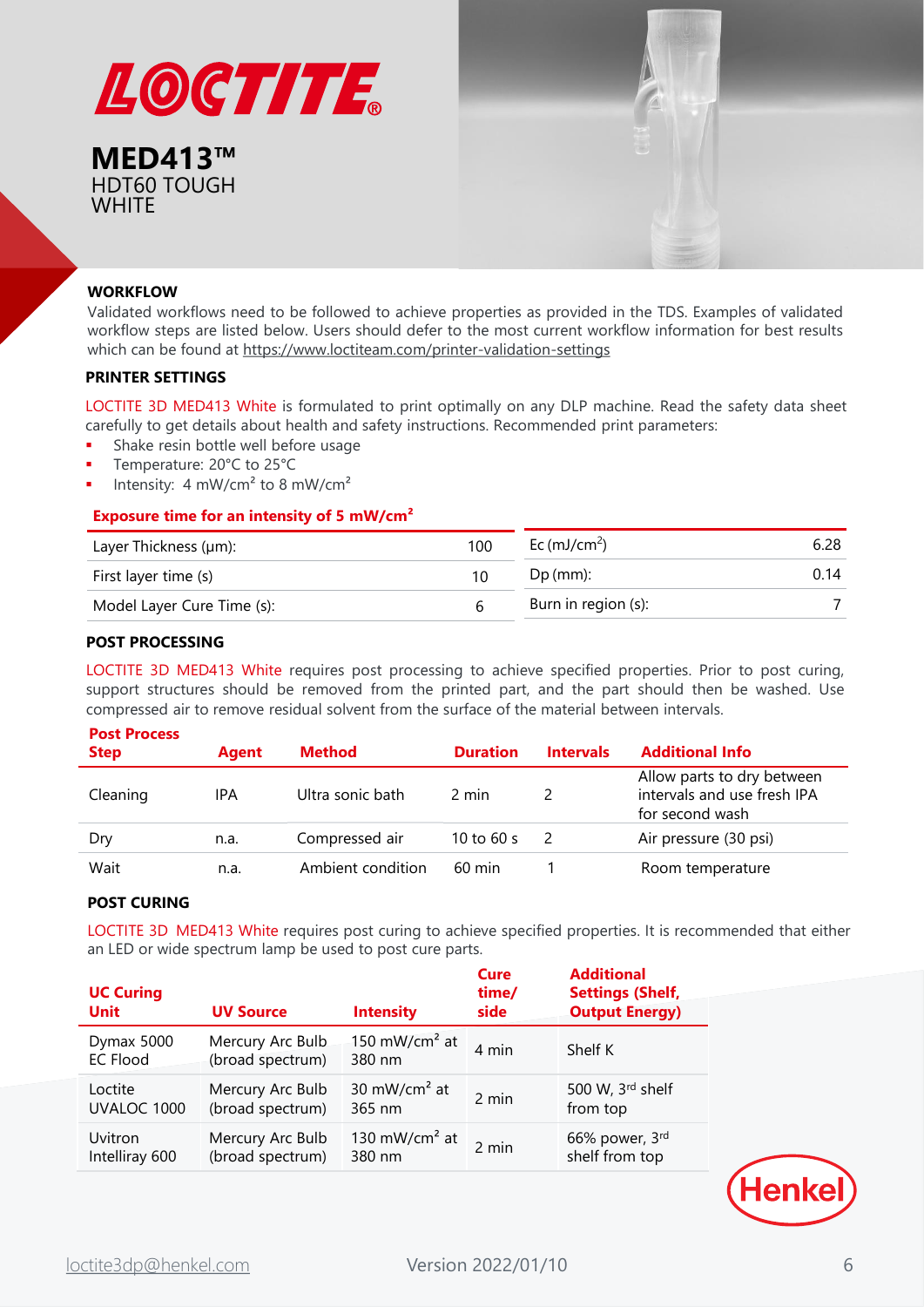



# **FURTHER INFORMATION REGARDING INSTRUCTIONS FOR USE**

# **OVERVIEW**

LOCTITE 3D MED413 is an energy-curable resin used to manufacture a variety of 3D printed biocompatible medical devices. Due to the physical properties and biocompatibility of the finished material, 3D printed parts can be used in a variety applications when processed in accordance with validated workflows. If sterile parts are required, please follow the guidance in this IFU to obtain an effective final device.

## **Warnings and Precautions**

When this product is used to create a Regulated Medical Device, either the user assumes all responsibility to use this product only for Henkel supported and approved Indications for use or the user must take all responsibility to register their indication of use with the proper regulatory authority. Strict adherence to our information for use and validated production workflows (printer, washing, and post processing procedures), is critical in assuring a safe, biocompatible and effective printed appliance.

Follow all recommended validated settings for safe and effective print results.

LOCTITE 3D MED413 contains (meth)acrylate monomers and oligomers which, although rare, may cause an allergic reaction in individuals sensitive to acrylic containing products. Always review and understand all safety data sheets (SDS) and labels prior to use. Do not use any devices or components that have not been validated and deemed acceptable by Henkel. Parts must be printed and post processed in accordance with approved workflows prior to use. Always keep finished parts stored in a cool, dry place (15-30°C) and away from direct sunlight. Finished parts are not meant to be used for prolonged periods in outdoor environments.

Exact workflows with detailed information can be obtained by contacting us at www.loctiteAM.com.

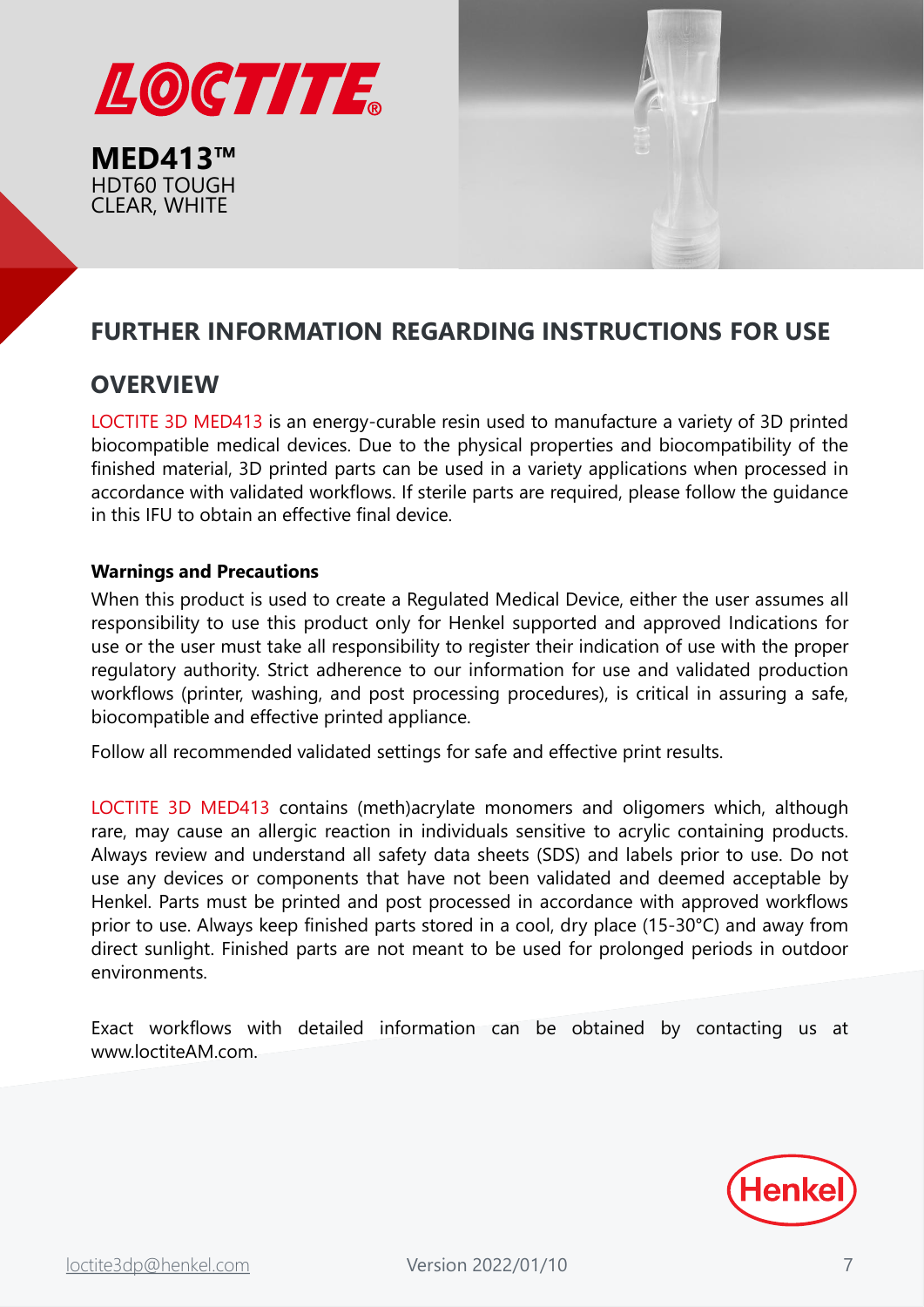



# **DIRECTIONS FOR USE**

- 1. Prior to printing, agitate the bottle of resin and allow the resin to adjust to an ambient temperature between 20-25°C / 68-77°F for a period of one hour.
- 2. Once the design is completed per CAD software manufacturers direction for use, import the CAM software unique to the printer manufacturer.
- 3. Nest the parts you would like to print in a CAM software.
- 4. Only print LOCTITE 3D MED413 with the printer-specific pre-determined settings for DLP printers Henkel has validated. Contact us at [www.loctiteAM.com](http://www.loctiteam.com/) for validated printer settings. Alternative printers must be validated by Henkel to determine print settings needed to generate a safe and effective device.

# **DIRECTIONS FOR POST-PROCESSING**

- 1. When the print is complete, gently remove parts from the printer build platform and remove support structures from the part if applicable.
- 2. Wash the parts for the pre-determined duration and number of wash cycles. Henkel will have validated the workflow you will be using. Contact us at [www.loctiteAM.com](http://www.loctiteam.com/) for validated post-processing procedures.
- 3. Dry the parts with compressed air and inspect parts for any residual resin, which will have a glossy appearance. If any residual resin is observed, repeat step 2.
- 4. Allow the parts to rest at room temperature for 30-90 minutes before progressing.
- 5. Place parts in a single layer in a post-cure unit Henkel has validated and use the postcure unit specific settings. Contact us at [www.loctiteAM.com](http://www.loctiteam.com/) for validated post-cure unit settings. Alternative post-cure units must by validated by Henkel to determine post-cure settings to generate a safe and effective device.

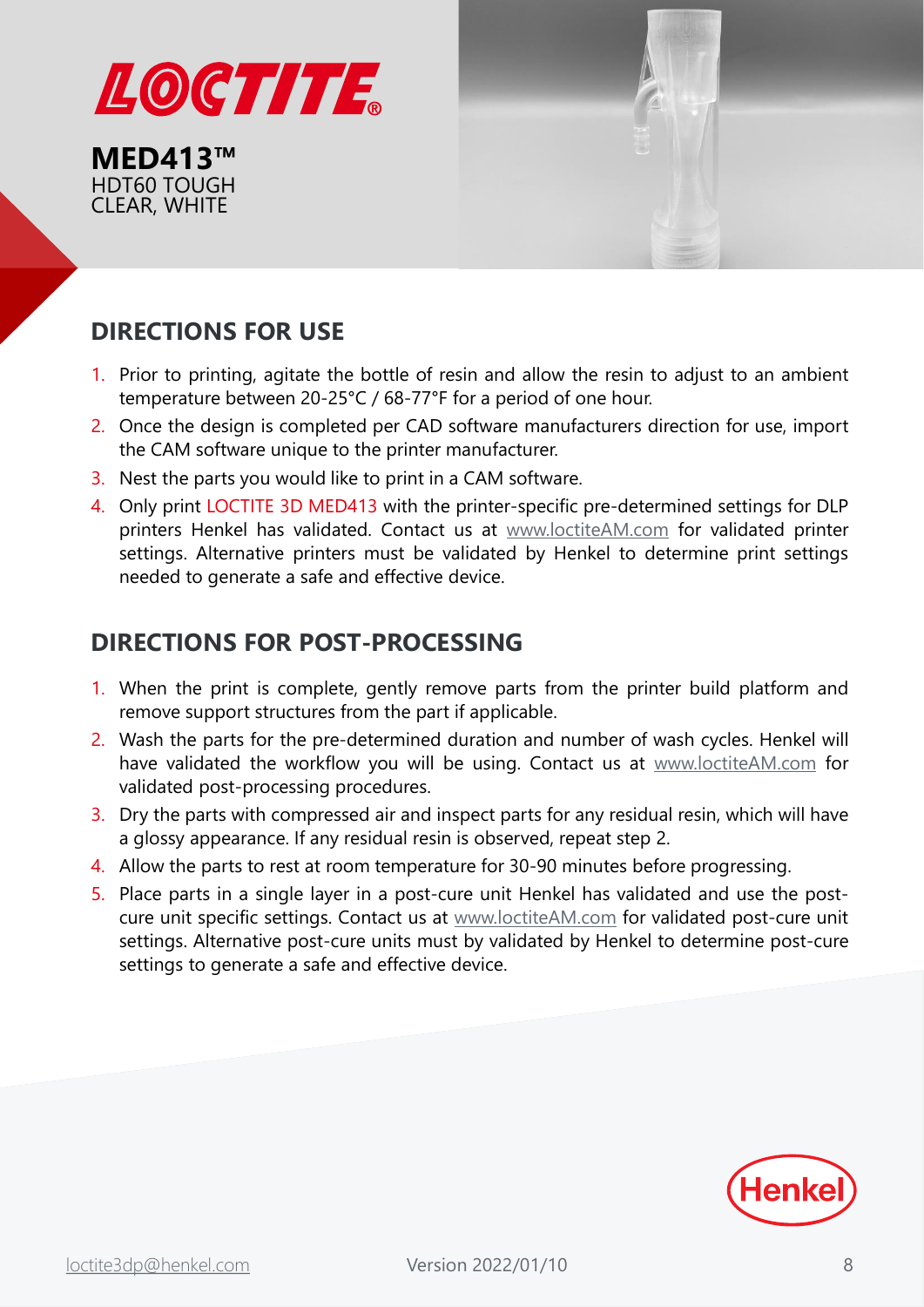



# **DIRECTIONS FOR STERILIZATION**

LOCTITE 3D MED413 is suitable for sterilization using standards methods described below

## **Autoclave Steam Sterilization: 134°C (273°F)**

- 1. Samples should be packaged and distributed in the appropriate sterilization bags.
- 2. Bags should be laid flat and not stacked on top of one another to ensure adequate steam saturation.
- 3. Ramp temperature up to 134°C (273°F) and pressurize to 2.1 bar (30.5 psi) and hold for 4 minutes.
- 4. Depressurize chamber to -1.0 bar (-14.5 psi) and hold for a minimum of 5 minutes.
- 5. Temperatures may vary during the depressurization. If the temperature stays above 60°C in the depressurization phase, the finished parts will be in compliance.
- 6. Check that the bag sterilization confirmation marks are fulfilled and inspect parts for clarity. If parts are cloudy or opaque, parts were not dried completely and should not be used.

## **Autoclave Steam Sterilization: 121°C (250°F)**

- 1. Samples should be packaged and distributed in the appropriate sterilization bags.
- 2. Bags should be laid flat and not stacked on top of one another to ensure adequate steam saturation.
- 3. Ramp temperature up to 121°C (250°F) and pressurize to 1.1 bar (16.0 psi) and hold for 10 minutes.
- 4. Depressurize chamber from -0.7 (10.1 psi) to -1.0 bar (-14.5 psi) and hold for 5 minutes.
- 5. Temperatures may vary during the depressurization. If the temperature stays above 60°C in the depressurization phase, the finished parts will be in compliance.
- 6. Check that the bag sterilization confirmation marks are fulfilled and Inspect parts for clarity. If parts are cloudy or opaque, parts were not dried completely and should not be used.

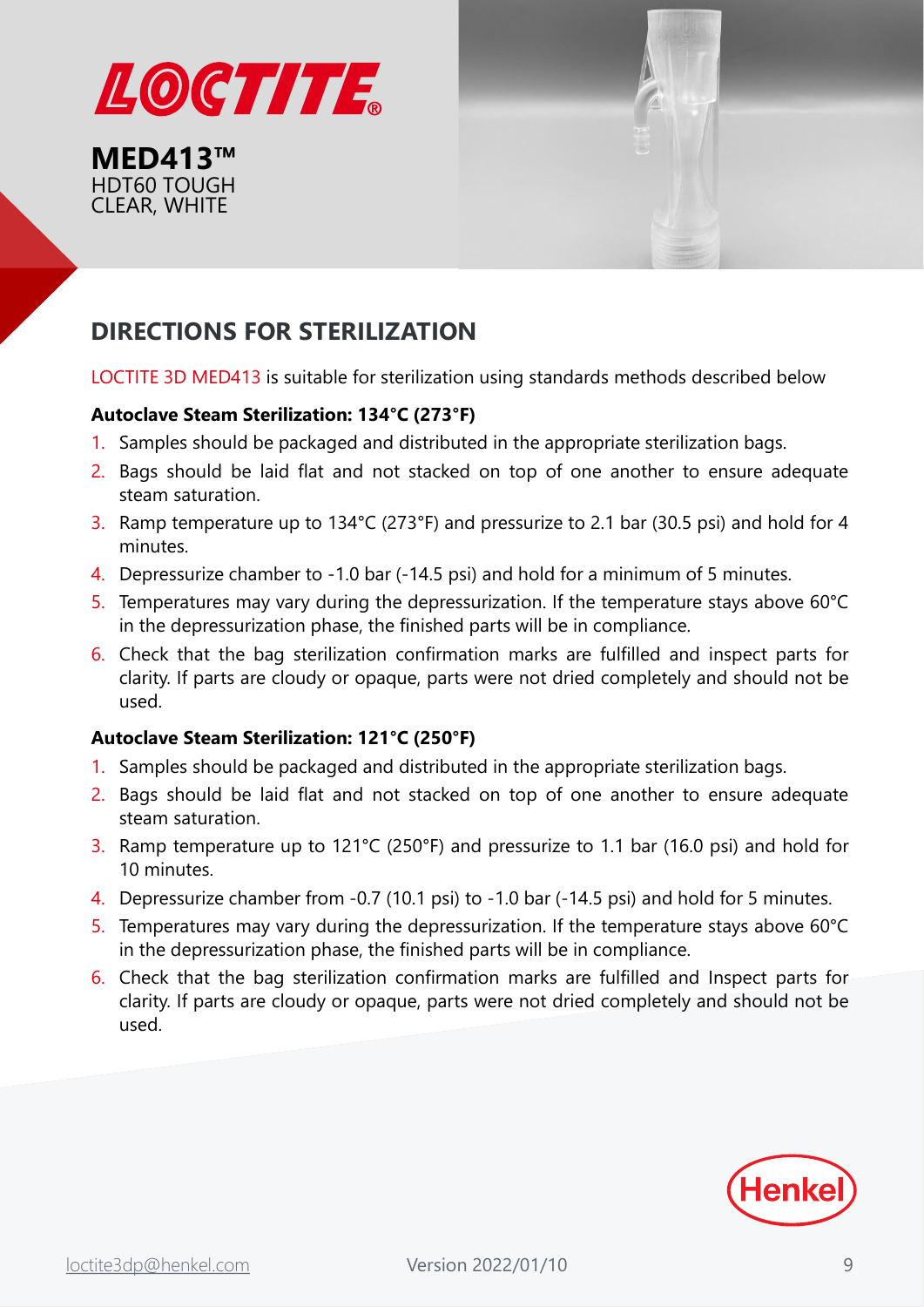



# **DIRECTIONS FOR STERILIZATION (CONTINUED)**

## **Autoclave Steam Sterilization: 121°C (250°F) Extended**

- 1. Samples should be packaged and distributed in the appropriate sterilization bags.
- 2. Bags should be laid flat and not stacked on top of one another to ensure adequate steam saturation.
- 3. Ramp temperature up to 121°C (250°F) and pressurize to 1.1 bar (16.0 psi) and hold for 30 minutes.
- 4. Depressurize chamber from -0.7 (10.1 psi) to -1.0 bar (-14.5 psi) and hold for 60 minutes. Hold temperature at 97°C (207°F) during drying phase.
- 5. Temperatures may vary during the depressurization. If the temperature stays above 60°C in the depressurization phase, the finished parts will be in compliance.
- 6. Check that the bag sterilization confirmation marks are fulfilled and Inspect parts for clarity. If parts are cloudy or opaque, parts were not dried completely and should not be used.

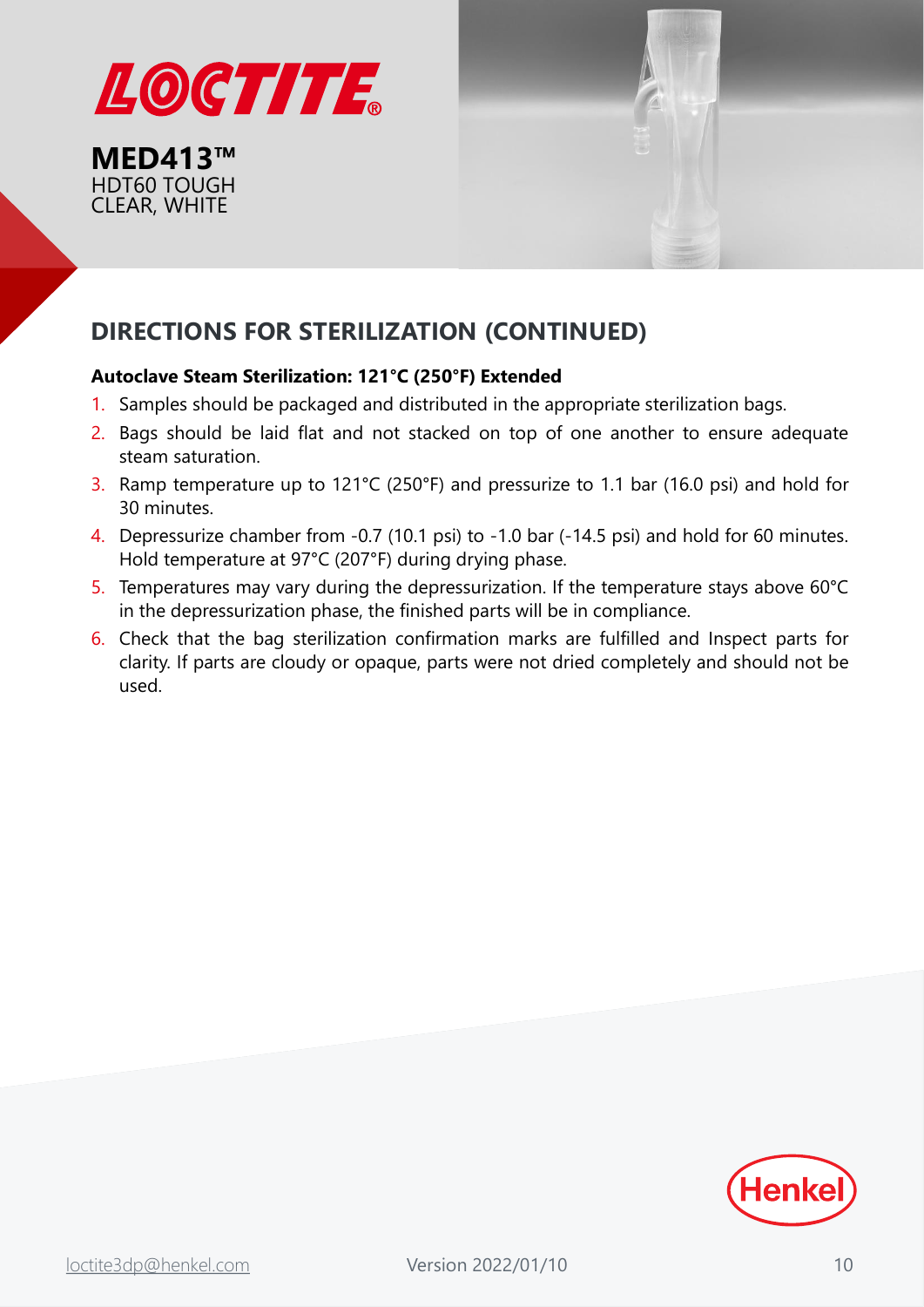

**MED413™** HDT60 TOUGH CLEAR



# **PHYSICAL PROPERTIES OF STERILIZED PARTS**

ASTM D638 Type IV dog bones were printed with LOCTITE 3D MED413 Clear and sterilized with autoclave steam and Ethylene Oxide sterilization processes. Each sterilization method had a sample set of n=8. Test samples were tested 24 hours after sterilization and compared to a control sample set of n=8.

#### **Autoclave Steam Sterilization: 134°C (270°F)**

The tensile results of the sterilized dog bones parts show that the average Elongation at Break , Stress at Yield, and Young's Modulus values were outside the standard deviation of the non-sterilized control samples. After one cycle of 134°C steam sterilization, there is an effect to Elongation at Break , Stress at Yield, and Young's Modulus.



Change after 134°C Sterilization

#### **Autoclave Steam Sterilization: 121°C (250°F)**

The tensile results of the sterilized dog bones parts show that the average Elongation at Break , Stress at Yield, and Young's Modulus values were outside the standard deviation of the non-sterilized control samples. After one cycle of 121°C sterilization, there is an effect to Elongation at Break , Stress at Yield, and Young's Modulus.



Change after 121°C Sterilization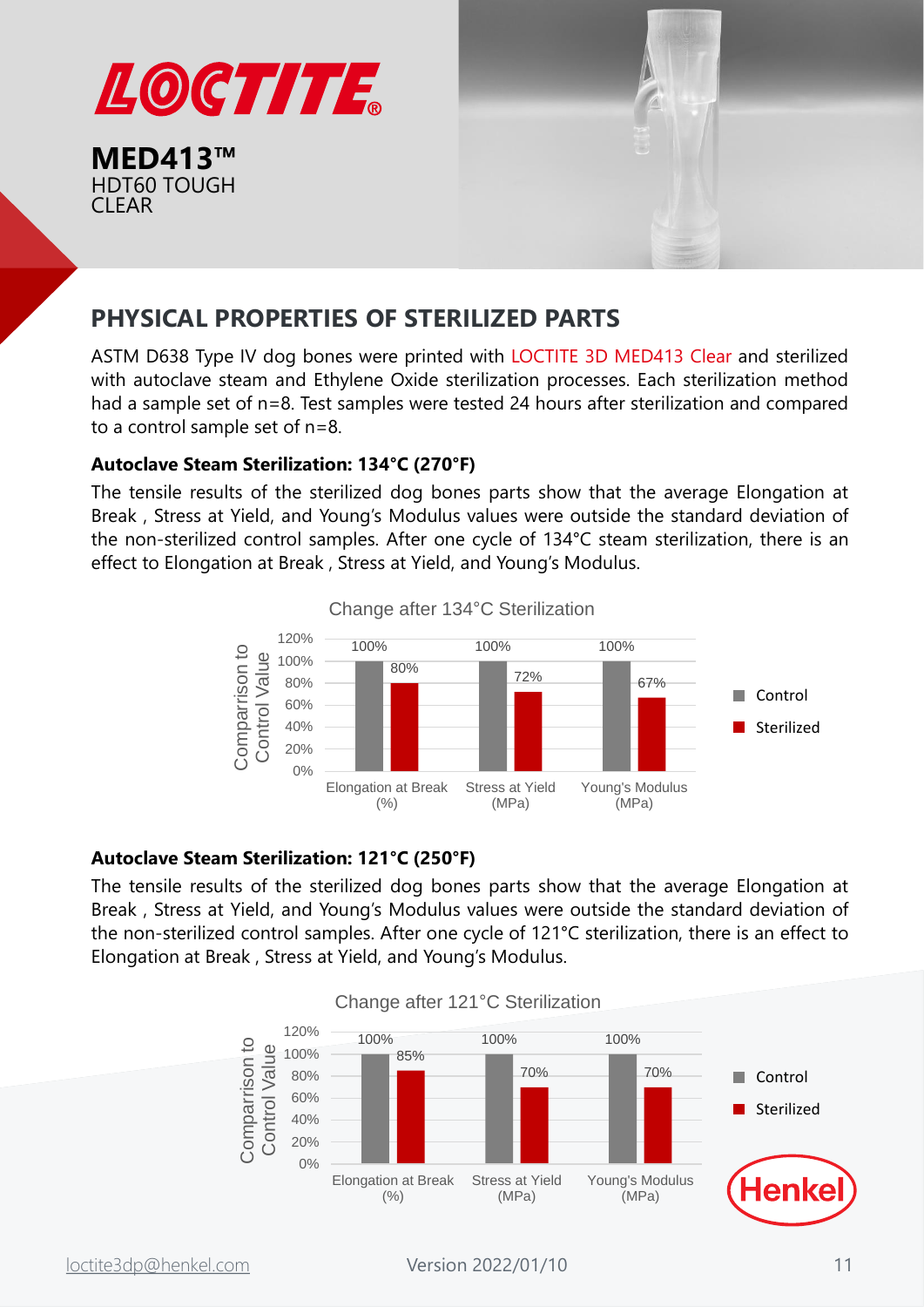

**MED413™** HDT60 TOUGH CLEAR



# **PHYSICAL PROPERTIES OF STERILIZED PARTS**

#### **Autoclave Steam Sterilization: 121°C (250°F) Extended Drying**

The tensile results of the sterilized dog bones parts show that the average Elongation at Break , Stress at Yield, and Young's Modulus values were outside the standard deviation of the non-sterilized control samples. After one cycle of 121°C extended drying steam sterilization, there is an effect to Elongation at Break , Stress at Yield, and Young's Modulus.



## **Ethylene Oxide (EtO) Sterilization**

The tensile results of the sterilized dog bones parts showed that the average Elongation at Break and Young's Modulus values were within the standard deviation of the non-sterilized control samples. The average Stress at Yield value of the sterilized samples was outside the standard deviation of the non-sterilized control samples. After one cycle of Ethylene Oxide sterilization, there is no significant effect to Elongation at Break, Stress at Yield, or Young's Modulus.

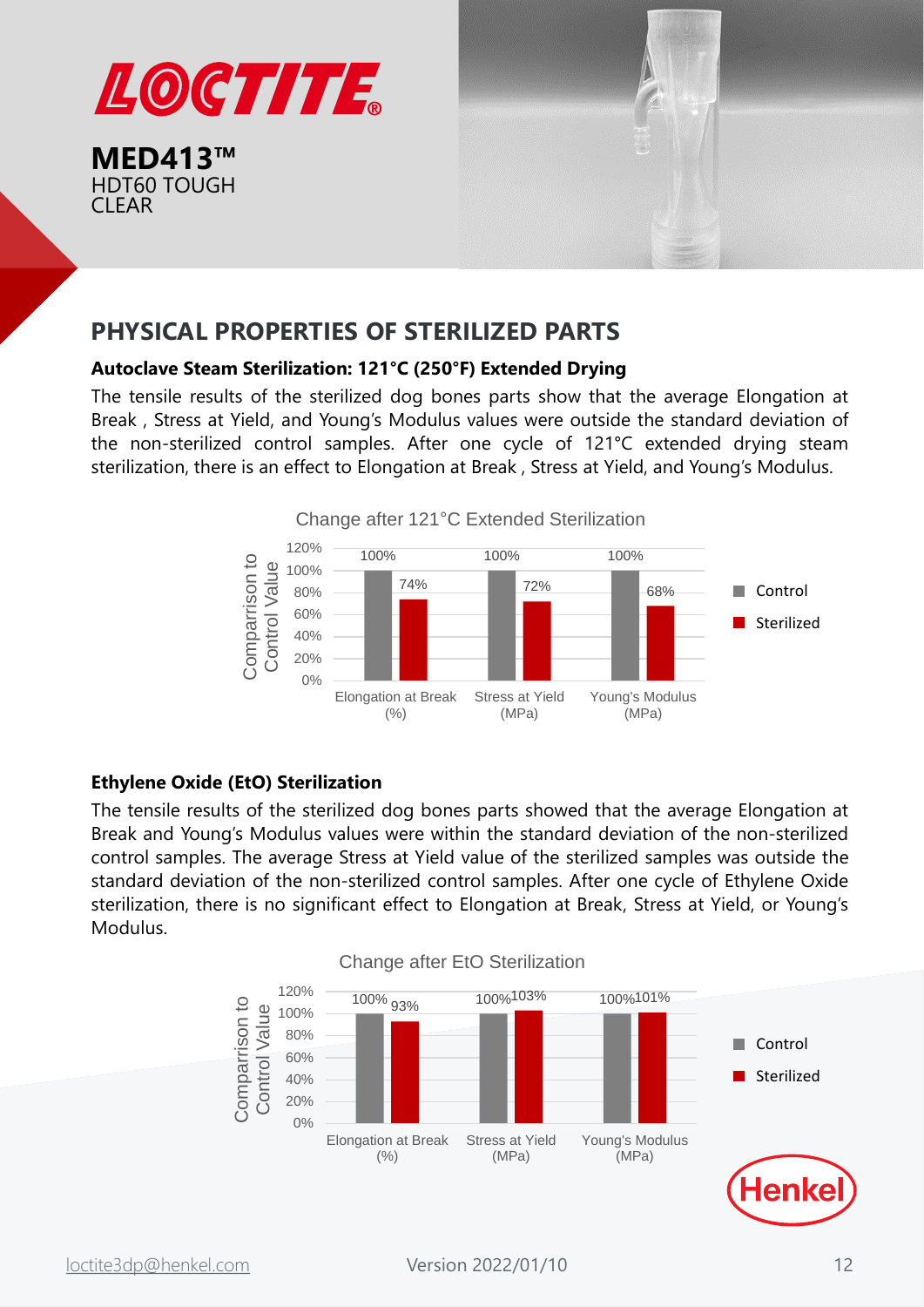



# **PHYSICAL PROPERTIES OF STERILIZED PARTS**

ASTM D638 Type IV dog bones were printed with LOCTITE 3D MED413 White and sterilized with autoclave steam and Ethylene Oxide sterilization processes. Each sterilization method had a sample set of n=8. Test samples were tested 24 hours after sterilization and compared to a control sample set of n=8.

## **Autoclave Steam Sterilization: 134°C (270°F)**

The tensile results of the sterilized dog bones parts show that the average Elongation at Break , Stress at Yield, and Young's Modulus values were outside the standard deviation of the non-sterilized control samples. After one cycle of 134°C steam sterilization, there is an effect to Elongation at Break and Young's Modulus, but no significant effect to Stress at Yield.





## **Autoclave Steam Sterilization: 121°C (250°F)**

The tensile results of the sterilized dog bones parts show that the average Elongation at Break , Stress at Yield, and Young's Modulus values were outside the standard deviation of the non-sterilized control samples. After one cycle of 121°C steam sterilization, there is an effect to Elongation at Break , Stress at Yield, and Young's Modulus.



#### Change after 121°C Sterilization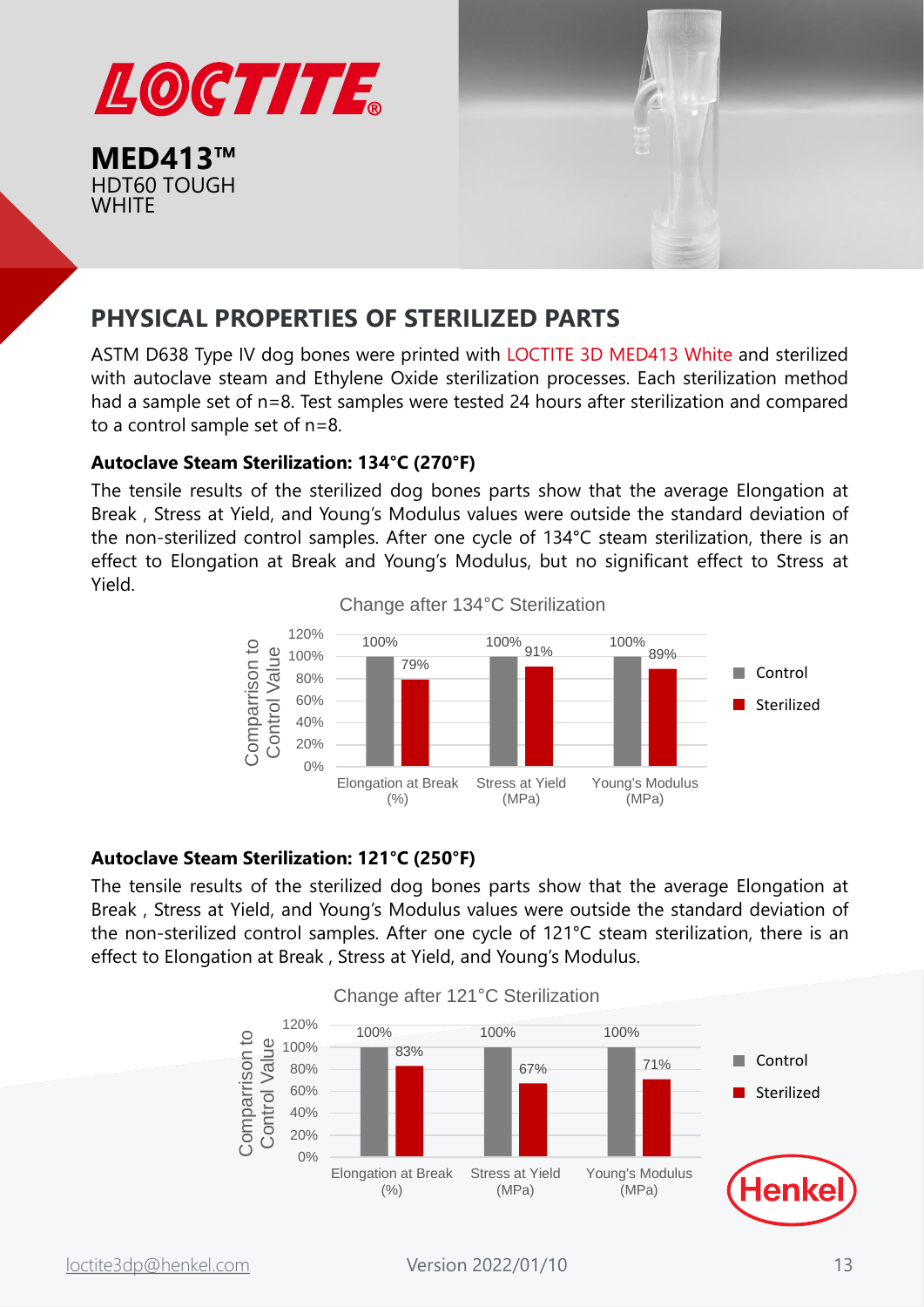



# **PHYSICAL PROPERTIES OF STERILIZED PARTS**

## **Autoclave Steam Sterilization: 121°C (250°F) Extended Drying**

The tensile results of the sterilized dog bones parts show that the average Elongation at Break , Stress at Yield, and Young's Modulus values were outside the standard deviation of the non-sterilized control samples. After one cycle of 121°C extended drying steam sterilization, there is an effect to Elongation at Break , Stress at Yield, and Young's Modulus.



## **Ethylene Oxide (EtO) Sterilization**

The tensile results of the sterilized dog bones parts showed that the average Elongation at Break and Stress at Yield values were within the standard deviation of the non-sterilized control samples. The average Young's Modulus of the sterilized samples was outside the standard deviation of the non-sterilized control samples. After one cycle of Ethylene Oxide sterilization, there is no significant effect to Elongation at Break, Stress at Yield, or Young's Modulus.

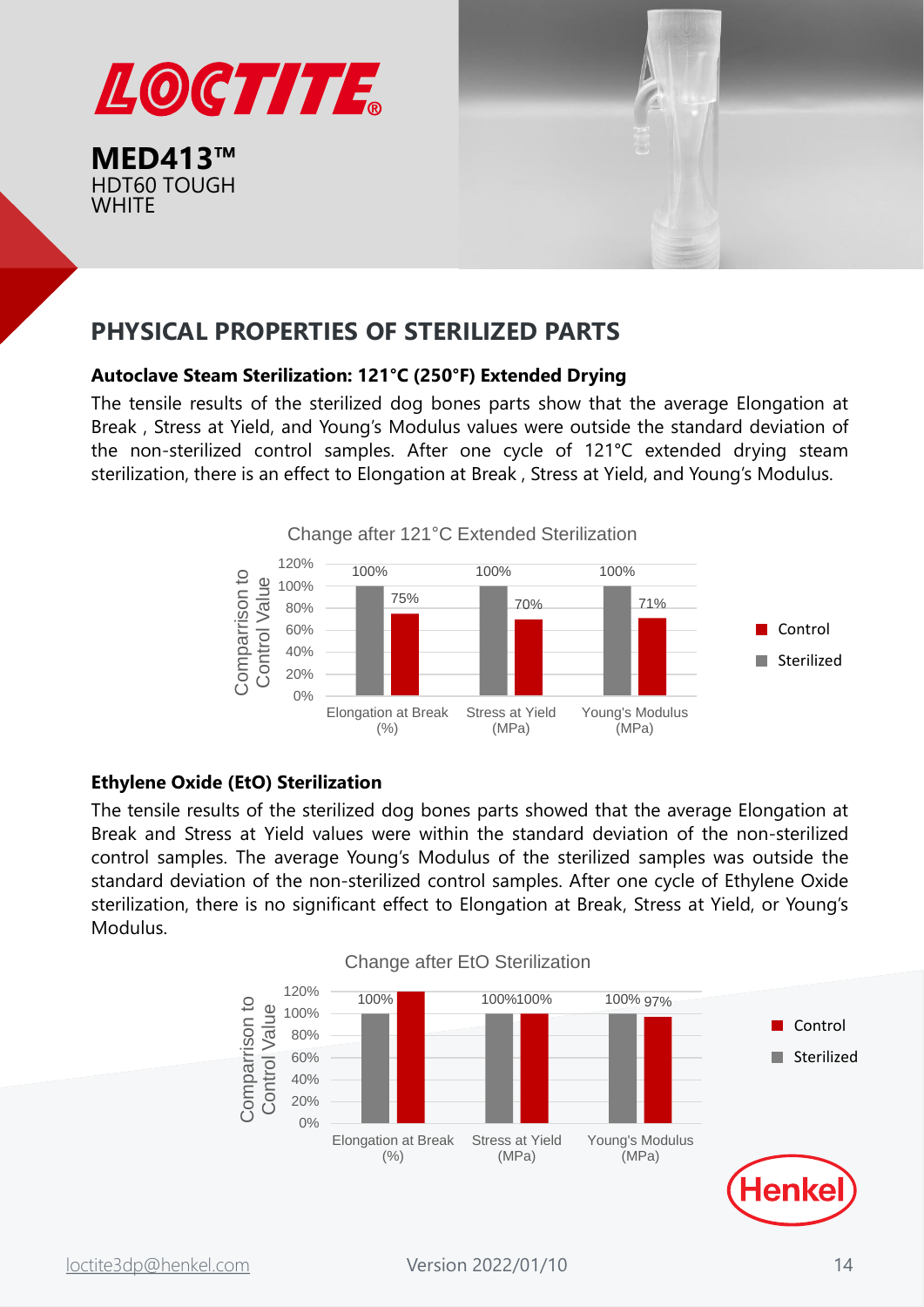



#### **Biocompatibility** *(Provisional – awaiting legal clearance)*

Printed parts were prepared in accordance to the instructions provided in this document and submitted to an external lab for evaluation in accordance with ISO 10993-5, Biological evaluation of medical devices - Part 5: Tests for in vitro cytotoxicity.

When this product is used to create a Regulated Medical Device, either the user assumes all responsibility to use this product only for Henkel supported and approved Indications for use or the user must take all responsibility to register their indication of use with the proper regulatory authority. Strict adherence to our information for use and validated production workflows (printer, washing, and post processing procedures), is critical in assuring a safe, biocompatible and effective printed appliance.